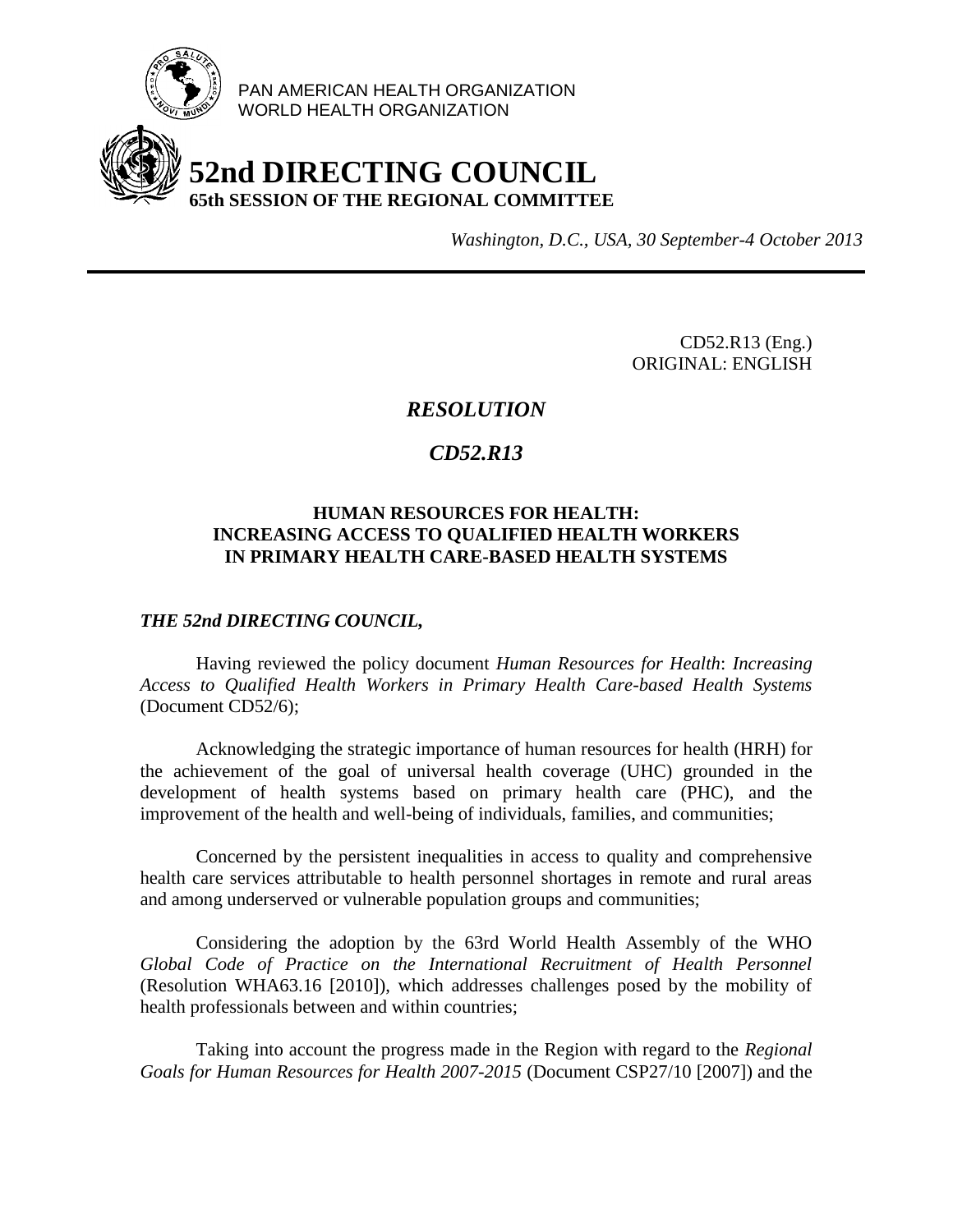CD52.R13 (Eng.) Page 2

*Strategy for Health Personnel Competency Development in Primary Health Care-Based Health Systems* (Resolution CD50.R7 [2010]),

### *RESOLVES:*

1. To urge Member States, as appropriate within their particular context and taking into consideration their priorities, to:

- (a) reiterate their commitment to achieving the regional goals for human resources for health for 2007-2015;
- (b) develop national human resources plans and policies, focusing on equity and equality, in concert with the relevant social sectors and key stakeholders, to increase access to qualified health workers for PHC and to move toward the achievement of UHC;
- (c) establish and strengthen a strategic planning and management unit for human resources for health with the capacity to lead, engage, and generate consensus among education authorities, academic health centers, professional associations, state and local health authorities, health centers, and community organizations on current and future HRH needs, in particular for PHC-based health systems;
- (d) empower and support PHC collaborative multi-professional teams based on established models of care, enhance the scope of practice of each profession to its fullest potential according to its competencies, including non-physician clinicians and community health workers, and encourage and monitor innovation in improving the performance and management of PHC teams;
- (e) identify, monitor, and report on specific health professional shortages, particularly in vulnerable populations and at the first level of care, as a basis for the implementation of special programs and interventions to address such shortages;
- (f) invest in the production, availability, utilization, and analysis of core data on human resources for health, improve the quality of human resources information systems for planning and decision making, and support research capacity on priority HRH issues, such as the Regional Observatory of Human Resources in Health;
- (g) promote the social mission and accountability of health sciences education and accreditation centers and their commitment to PHC and UHC, and enable and expand the network of community health centers and hospitals with teaching responsibilities and capacities in underserved communities;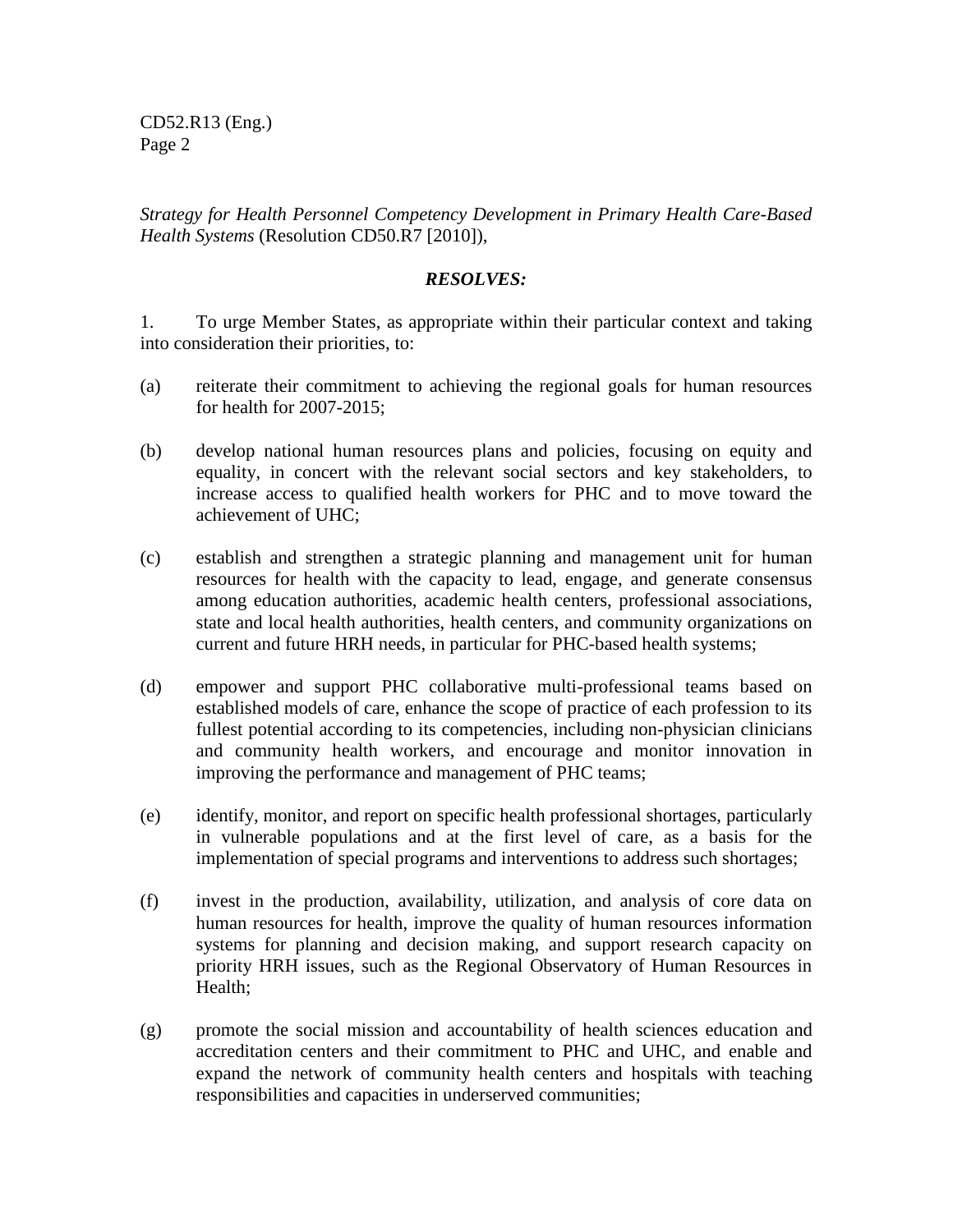- (h) promote reforms in health professions education to support PHC-based health systems and increase the number of seats in training programs in the health professions relevant to PHC, including family doctors, advanced practice nurses, and non-physician clinicians, according to priorities and public policies in PHC;
- (i) put in place and evaluate on a regular basis specific regulations, benefits, and incentives, both financial and nonfinancial, to recruit, retain, and stabilize personnel for PHC-based health systems, particularly in remote and underserved areas;
- (j) reiterate their commitment to the WHO Global Code of Practice on the International Recruitment of Health Personnel, and encourage all Member States to designate their national authority for the Code, and complete the required reporting to support the successful implementation of the Code.
- 2. To request the Director to:
- (a) intensify the technical cooperation of the Organization with and between Member States to develop human resources policies and plans guided by the overarching objective of universal health coverage and the strategy of primary health care;
- (b) provide technical cooperation to strengthen the HRH planning capacity of national health authorities, enabling them to address inequities in access of underserved and vulnerable communities to health personnel and to determine the existing gaps in human resources, particularly with regard to primary care professionals, with special emphasis on availability, distribution, competency, and motivation;
- (c) identify, document, analyze, and disseminate experiences, methods, and innovations taking place in the countries of the Region with regard to the availability of and access to health personnel;
- (d) facilitate the dialogue between education authorities, higher health education institutions, and national health authorities on the strengthening of PHC and PHC collaborative teams;
- (e) sustain and expand the main regional knowledge-sharing networks in HRH, namely the Regional Observatory of Human Resources in Health, the Virtual Campus for Public Health, and the Educational Virtual Clinic;